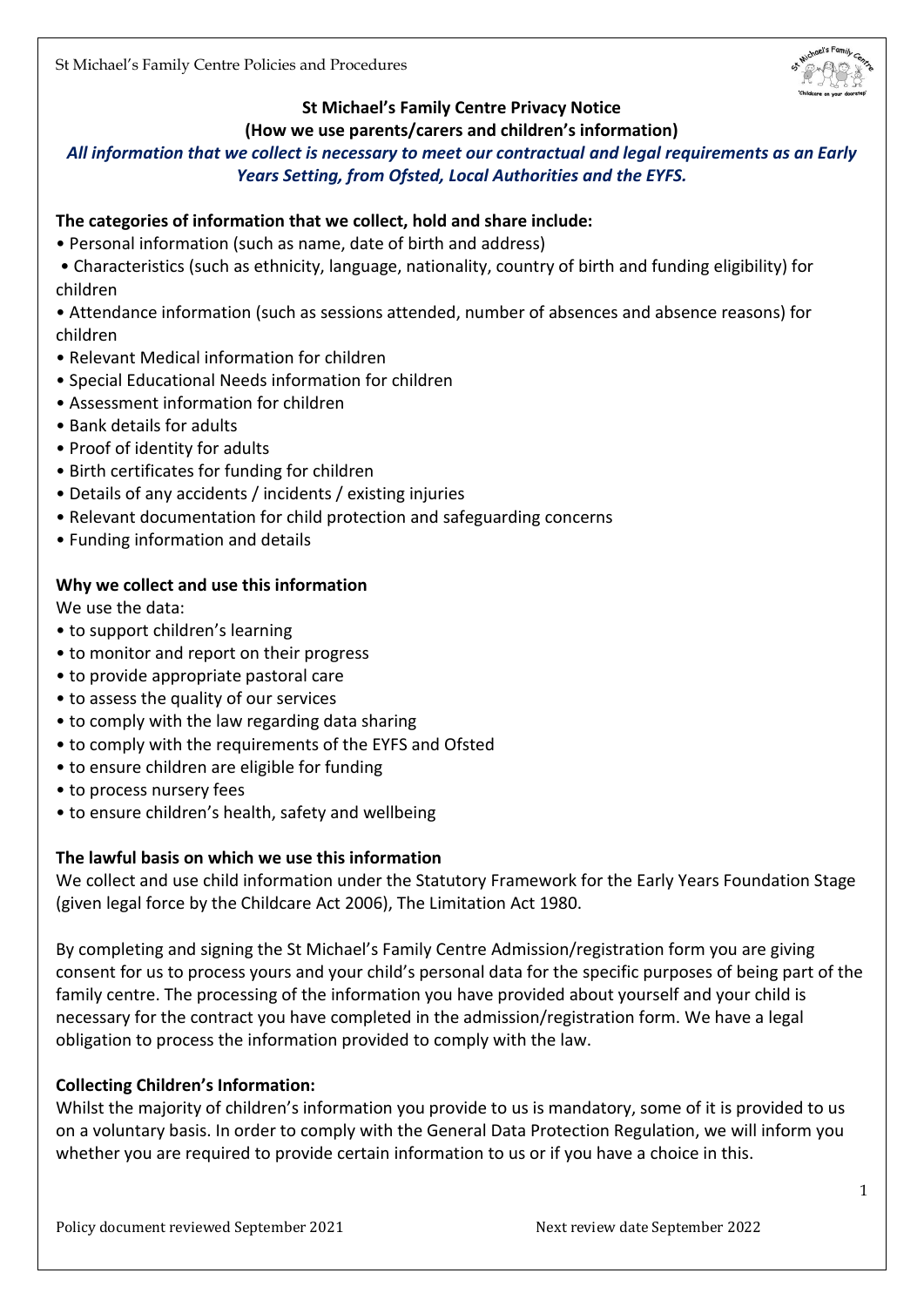

### **Storing children's data:**

We hold children's data such as their registration and attendance details, for 1 year after the child's last attendance, accidents and incident records until each child has reached the age of 21.

Learning and assessment for the children is stored for up to three months after the child has left the setting, then removed from electronic storage.

Parents are able to download or print this themselves at any point up until this time.

### **Who we share children's information with:**

We routinely share child information with:

- Department for Education (DfE)
- Schools or other settings that the children attend after leaving us
- Our local authority
- Ofsted
- Health Visitors
- Social Workers
- Inclusion teams, SEN panels, funding etc
- Local Children's safeguarding boards / LADO
- Other providers that a child attends
- Multi agency professionals working with individual children

#### **Why we share child information**

We do not share information about children with anyone without consent unless the law unless we are obliged to as part of a lawful process/investigation. Decisions on whether DfE releases this personal data to third parties are subject to a robust approval process and are based on a detailed assessment of who is requesting the data, the purpose for which it is required, the level and sensitivity of the data requested and the arrangements in place to store and handle the data. To be granted access to child level data, requestors must comply with strict terms and conditions covering the confidentiality and handling of data, security arrangements and retention and use of the data.

For more on information on how this sharing process works, please visit

http://www.gov.uk/guidance/national-pupildatabase-apply-for-a-data-extract.

For information on which third party organisations (and for which project) child level data has been provided to, please visit https://www.gov.uk/government/publications/national-pupildatabase-requestsrecieved.

If you require more information about how we and/or the DfE use this information please visit DfE's website https://www.gov.uk/data-protection-how-we-collect-and-share-researchdata or email us at [office@stmichaelsfamilycentre.co.uk](mailto:office@stmichaelsfamilycentre.co.uk)

Requesting access to your personal data Under data protection legislation, parents and children have the right to request access to information about them that we hold.

To make a request for your personal information, or be given access to your child's educational record, contact our Company Compliance Officer at office@stmichaelsfamilycentre.co.uk

#### **You also have the right to:**

- object to processing of personal data that is likely to cause, or is causing, damage or distress
- prevent processing for the purpose of direct marketing
- object to decisions being taken by automated means